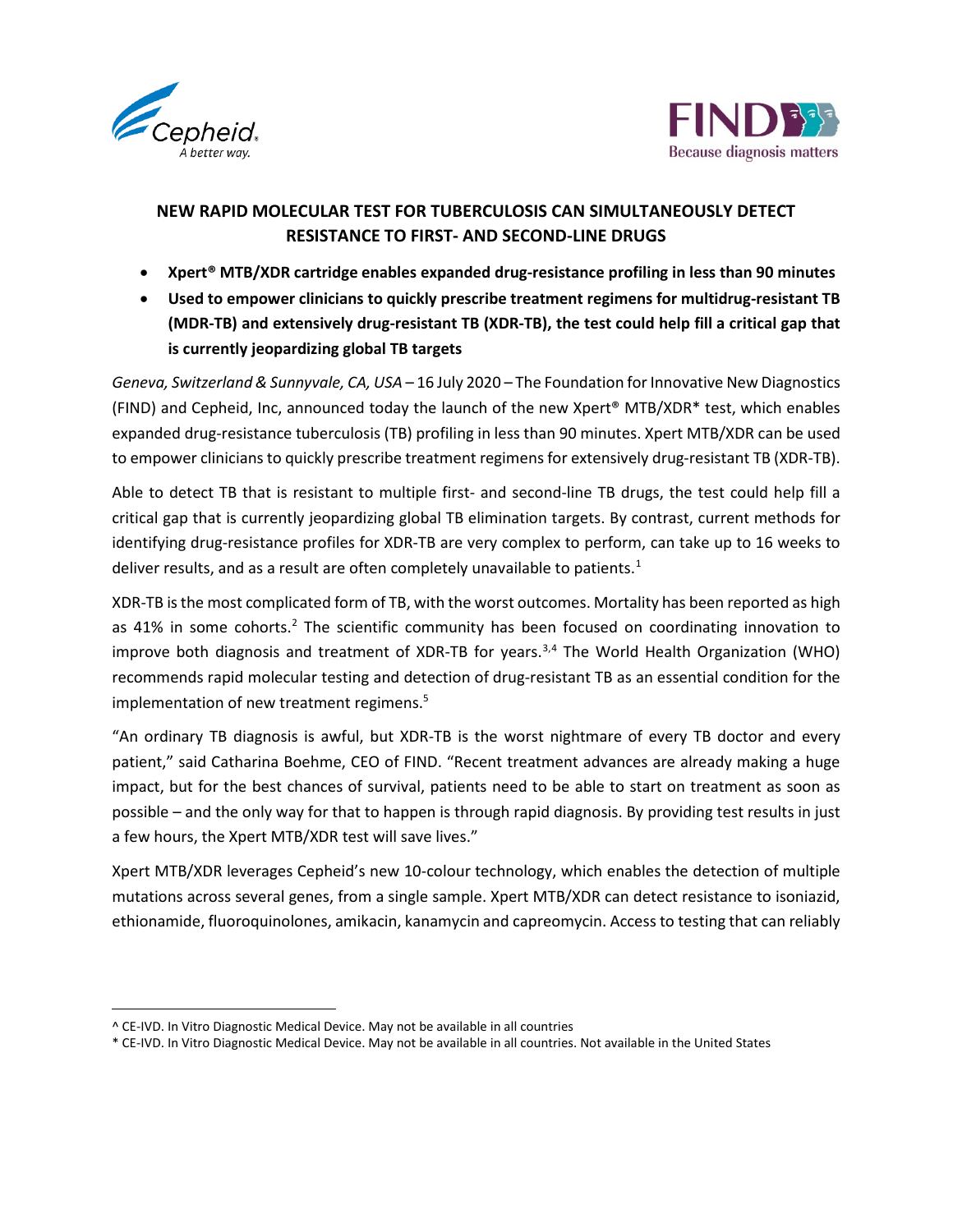identify resistance towards isoniazid as well as to fluoroquinolones and amikacin will help enable clinicians to quickly select the most appropriate MDR-TB treatment for each individual patient.<sup>6</sup>

"Rapid testing of resistance to isoniazid and fluoroquinolones is a critical step towards ensuring those who are ill with drug-resistant TB, and in particular XDR-TB, can access treatment and care early – in line with the latest WHO guidelines on the treatment of drug-resistant TB," said Tereza Kasaeva, Director of the WHO Global TB Programme. "WHO is looking forward to receiving all relevant data on the GeneXpert MTB/XDR cartridge from Cepheid and partners to rapidly proceed with an evaluation of the new test."

The test runs on Cepheid GeneXpert® systems equipped with 10-colour multiplexing modules. GeneXpert 10-colour modules are capable of processing the already widely used Xpert MTB/RIF^ and Xpert MTB/RIF Ultra\* tests for diagnosis of TB and rifampicin resistance.

"This test is the first to leverage 10-colour homogeneous detection within the GeneXpert system," said Dr David H Persing, Executive Vice President and Chief Medical and Technology Officer at Cepheid. "In partnership with Dr David Alland and his team at Rutgers University as well as FIND, we have demonstrated the ability to detect a wide array of TB drug resistance mutations directly from clinical specimens with a high level of accuracy comparable with standard testing."

A study conducted by Cepheid showed promising results for the detection of mutations associated with first- and second-line drug resistance, while preliminary data from independent analytical and clinical evaluation studies conducted by FIND indicate that the test's sensitivity (ability to correctly identify drugresistance) and specificity (ability to correctly identify drug-susceptibility) is comparable with current standard tests (culture-based phenotypic drug-susceptibility testing) and sequencing, and that the test meets the performance characteristics defined by the high-priority target product profiles for new TB diagnostics.<sup>7</sup>

Data from the FIND evaluations will form part of the dossier now being prepared for WHO review at the end of this year. If the test is recommended for use by WHO, countries could include it in their national policies and accelerate its scale up – particularly in high-burden TB countries such as India and China.

"Reflex testing of MDR-TB patients, to rapidly and accurately diagnose XDR-TB within 2 hours and minimum expertise needed, has the potential to be the cornerstone in the rapid initiation of tailored treatment," said Camilla Rodrigues, Consultant Microbiologist, Chairperson Infection Control Committee, P.D. Hinduja Hospital, Mumbai.

"It is great to have the Xpert MTB/XDR test that can be deployed in the peripheral laboratories and greatly improve access to diagnosis of drug-resistant TB and selection of the most appropriate treatment regimens," said Lucica Ditiu, Executive Director of the Stop TB Partnership. "We should all work together to ensure that this and any other new TB diagnostics are fast-tracked from development, to WHO recommendation, to scale up and use by countries."

FIND is now working with Cepheid and WHO to support the rollout of the test.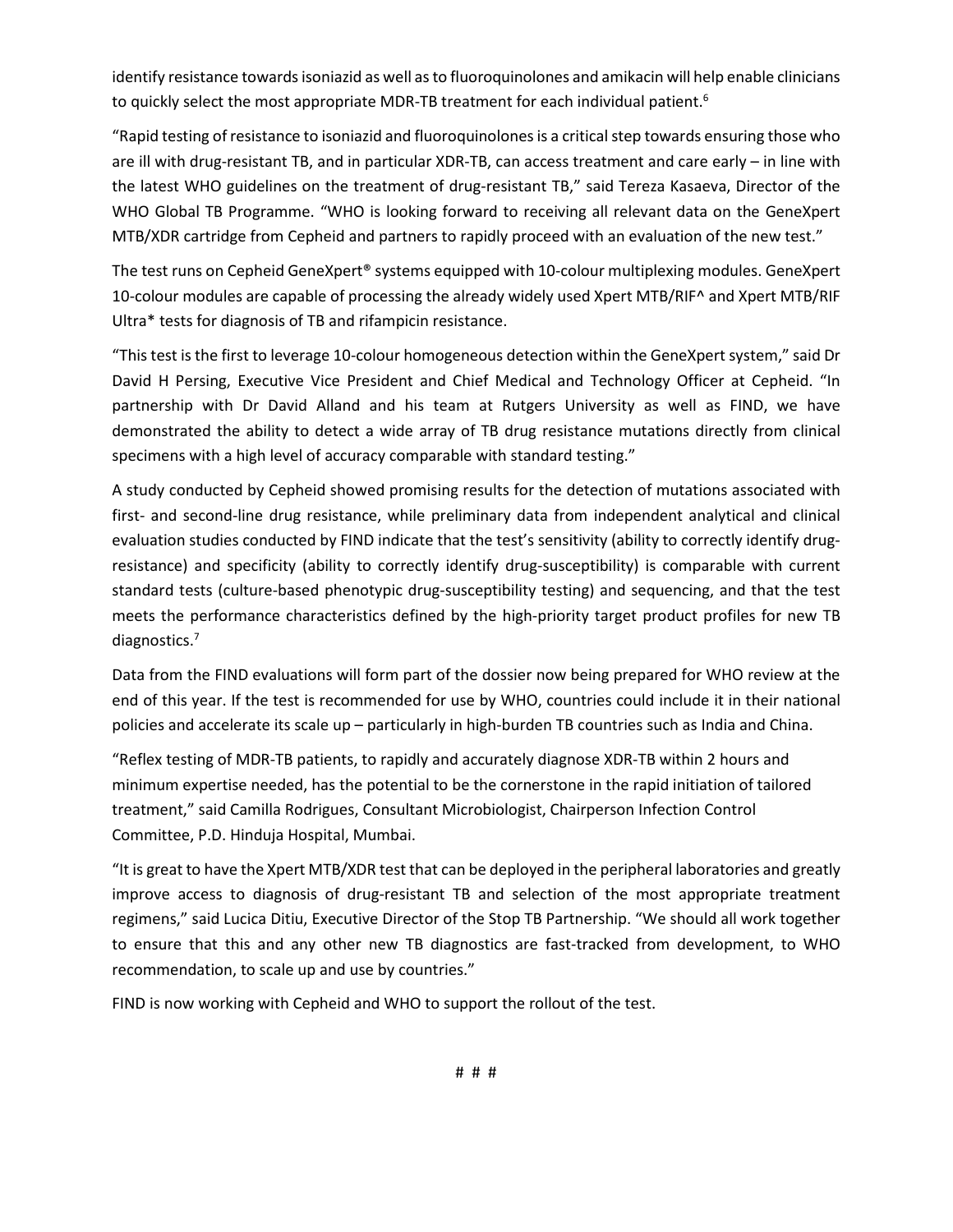# **About FIND**

FIND is a global non-profit organization that drives innovation in the development and delivery of diagnostics to combat major diseases affecting the world's poorest populations. Our work bridges R&D to access, overcoming scientific barriers to technology development; generating evidence for regulators and policy-makers; addressing market failures; and enabling accelerated uptake and access to diagnostics in low- and middle-income countries (LMICs). Since 2003, we have been instrumental in the development of 24 new diagnostic tools used in 150 LMICs. Over 50 million FIND-supported products have been provided to our target markets since the start of 2015. A WHO Collaborating Centre, we work with more than 200 academic, industry, governmental, and civil society partners worldwide, on over 70 active projects that cross six priority disease areas. FIND is committed to a future in which diagnostics underpin treatment decisions and provide the foundation for disease surveillance, control and prevention. For more information, please visi[t www.finddx.org](http://www.finddx.org/)

#### **About Cepheid**

Based in Sunnyvale, Calif., Cepheid is a leading molecular diagnostics company that is an operating company within Danaher Corporation's (NYSE: DHR) Diagnostics platform. Cepheid is dedicated to improving healthcare by developing, manufacturing, and marketing accurate yet easy-to-use molecular systems and tests. By automating highly complex and time-consuming manual procedures, the company's solutions deliver a better way for institutions of any size to perform sophisticated molecular diagnostic testing for organisms and genetic-based diseases. Through its strong molecular biology capabilities, the company is focusing on those applications where accurate, rapid, and actionable test results are needed most, such as managing infectious diseases and cancer. For more information, visi[t http://www.cepheid.com.](http://www.cepheid.com/)

## **Media contacts**

FIND: Sarah-Jane Loveday, Head of Communications +41 (0) 79 431 62 44 [media@finddx.org](mailto:media@finddx.org)

### **Cepheid Media Inquiries:**

Darwa Peterson [darwa.peterson@cepheid.com](mailto:darwa.peterson@cepheid.com)

1.World Health Organization. Drug-resistant TB: XDR-TB FAQ. [https://www.who.int/tb/areas-of-work/drug-resistant-tb/xdr-tb](https://www.who.int/tb/areas-of-work/drug-resistant-tb/xdr-tb-faq/en/)[faq/en/](https://www.who.int/tb/areas-of-work/drug-resistant-tb/xdr-tb-faq/en/) accessed May 2020

2. World Health Organization. Global tuberculosis report 2019.

<https://apps.who.int/iris/bitstream/handle/10665/329368/9789241565714-eng.pdf?ua=1> accessed May 2020 3. FIND press release, 11 October 2017[. https://www.finddx.org/newsroom/find-supports-diagnostic-development-with-hain](https://www.finddx.org/newsroom/find-supports-diagnostic-development-with-hain-cepheid-to-enable-roll-out-of-short-course-therapies-novel-regimens-for-treatment-of-dr-tb/)[cepheid-to-enable-roll-out-of-short-course-therapies-novel-regimens-for-treatment-of-dr-tb/](https://www.finddx.org/newsroom/find-supports-diagnostic-development-with-hain-cepheid-to-enable-roll-out-of-short-course-therapies-novel-regimens-for-treatment-of-dr-tb/) accessed May 2020

4. TB Alliance. FDA approves new treatment for highly drug-resistant forms of tuberculosis.

<https://www.tballiance.org/news/fda-approves-new-treatment-highly-drug-resistant-forms-tuberculosis> accessed May 20202020)

5. World Health Organization. Consolidated guidelines on drug-resistant tuberculosis treatment.

<https://www.who.int/tb/publications/2019/consolidated-guidelines-drug-resistant-TB-treatment/en/> accessed May 2020 6. World Health Organization. Consolidated guidelines on drug-resistant tuberculosis treatment.

<https://www.who.int/tb/publications/2019/consolidated-guidelines-drug-resistant-TB-treatment/en/> accessed May 2020 7. WHO. High-priority target product profiles for new tuberculosis diagnostics: report of a consensus meeting.

[https://www.finddx.org/wp-content/uploads/2019/03/WHO-2014\\_High-priority-TPPs-for-new-TB-diagnostics.pdf accessed](https://www.finddx.org/wp-content/uploads/2019/03/WHO-2014_High-priority-TPPs-for-new-TB-diagnostics.pdf%20accessed%20May%202020)  [May 2020](https://www.finddx.org/wp-content/uploads/2019/03/WHO-2014_High-priority-TPPs-for-new-TB-diagnostics.pdf%20accessed%20May%202020)